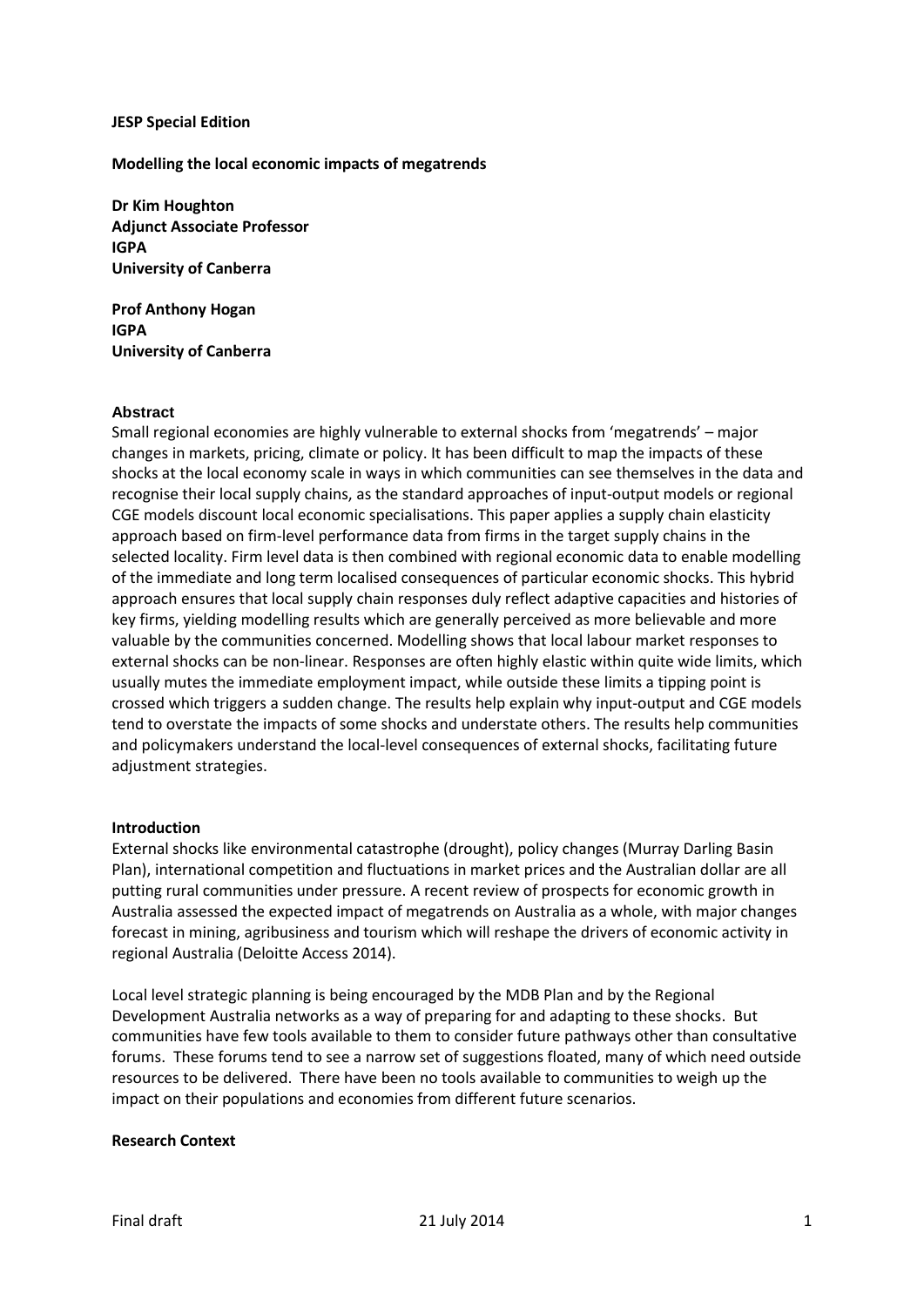Concepts of 'localism' are currently in vogue in Australia and the United Kingdom. Localism is increasingly being promoted as a key social strategy which communities can use to address their needs to secure material sustenance; that is, they are required to secure their own socio-economic sustainability by taking an entrepreneurial approach to developing their local assets and resources (Hogan & Lockie 2013; Hogan et al 2012).

The extent to which communities might actually be able to determine their own future is strongly contested in theory and practice. In an era where governance is often determined by centralised bodies while localised authorities are left to some how manage processes of implementation amidst inherent contradictions, addressing issues of governance, engagement and exclusivity, and the boundary between leaders and the community are blurred as increasingly externalised drivers of change impact on communities. Eversole & Martin (2006) find that change drivers lie outside local control—creating a tension that is difficult to reconcile—and call for a more informed, whole-ofgovernment policy strategy for the development of Australia's rural regions. Picking up on this theme, a series of recently published papers have highlighted how Australian Commonwealth Government policy, deployed as it has been amidst the globalisation of much agricultural production in rural and regional Australia over the past 40 years (Hogan and Young 2015), demonstrate the extent to which much of what is occurring to rural communities has come about as a result of megatrends. But Sorensen et al. (2007) argue that seeking to incorporate civil society into formal partnership and consultation processes is too government-centric a view. They argue that in fact non-government actors "frequently co-opt government into their development visions rather than the other way around and/or contest with each other for the ear of government. They can, and do, operate independently of government, but are still part of the governance system. Governance does not necessarily entail government …".

As a multidisciplinary issue, the changes facing rural and regional Australia have many facets. Communities associated with traditional industries in transition—mining, forestry and farming—are generally experiencing considerable population and service loss (Kenyon 2006). Kenyon points to long-term fundamental changes that are transforming rural Australia—demographic, economic, social, technological and attitudinal, issues echoed in many other countries (OECD 2006). Stimson (2011) provides a more recent overview of Australia's changing economic geography, in which marked regional differences in economic performance are evident, highlighting the changing nature of the socio-economic divides that have occurred, and speculating on what might lie ahead. An emerging field at the intersection of economics and geography is 'evolutionary economic geography', described by Tonts et al (2012) as evolutionary ideas in economic geography, where notions of path dependence, selection, adaptation, and resilience have gained considerable currency in recent years. In essence, it is concerned with accounting for the transformation of economic landscapes over various temporal and spatial scales and, in particular, the mechanisms underlying continuity and change (Boschma & Martin 2010). Transformation seems to require the right mix of economic endowments alongside suitable social capital; Cleary and Carson (2014) point to the importance of the presence of adaptive capacity for rural communities to thrive, and highlight that the ways in which this is enacted is critical to success, echoing both the studies of Flora and Flora (1993) and Woodhouse (2006).

From a more economic perspective, there is ongoing debate about the role and importance of diversification versus specialisation. One paper (Beer & Clower 2009) argues that regional cities in Australia have taken on new roles, and those that have witnessed an increase in the level of specialisation within their economy have, on average, grown more quickly than other cities. Trendle (2006), however, states that while regional economic theory suggests that greater diversity will make regional economies more stable, the evidence is far less convincing; stable or growing regional economies depend on many factors other than diversity. In an earlier paper, Trendle and Shorney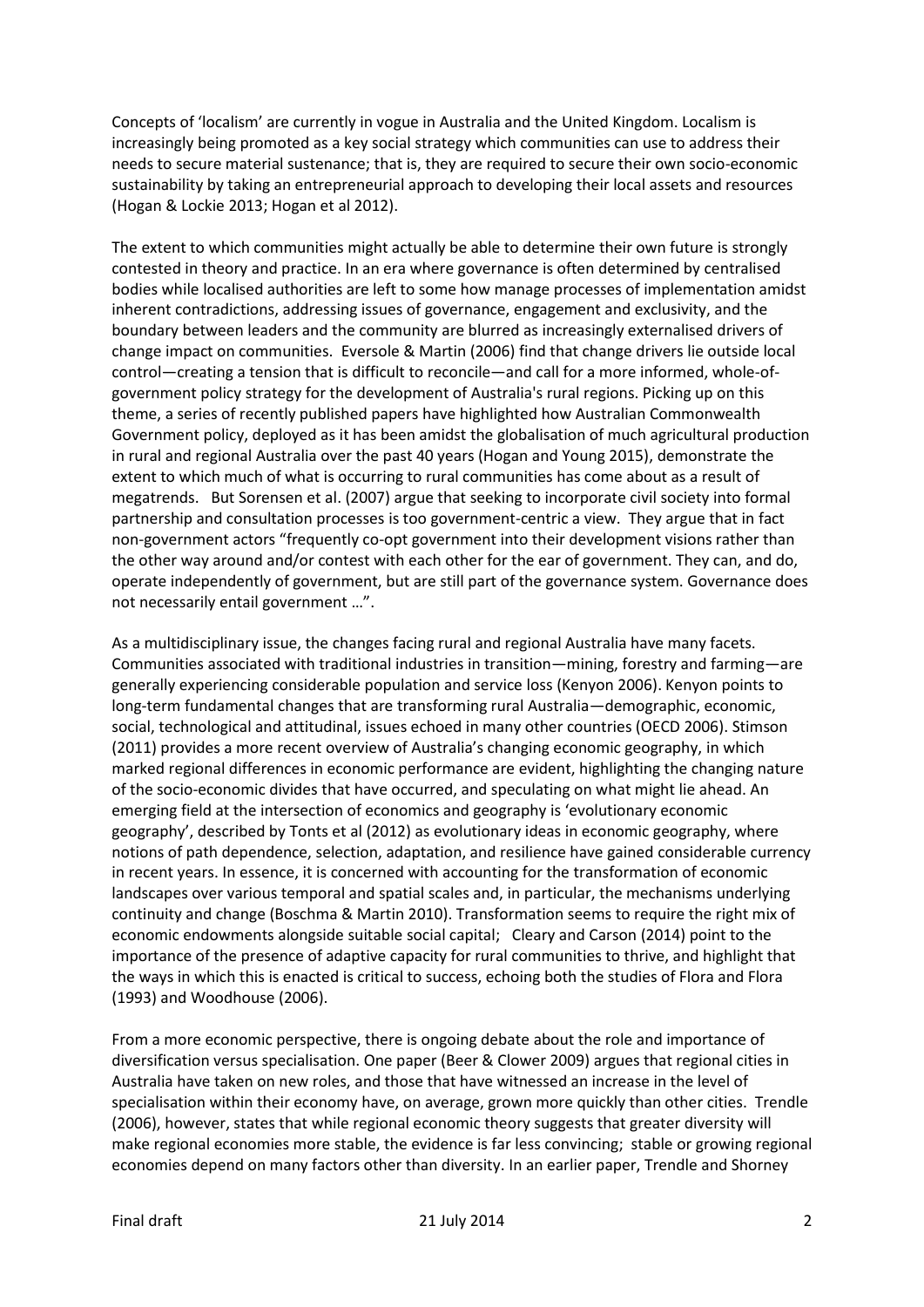(2003) looked at diversification by population size and found that for regions with a labour force above 10,000 persons, less diversity was linked to higher unemployment, while for a labour force below 10,000 persons less diversity was linked to less unemployment. The European Union is focusing on specialisation rather than diversification, with its Smart Specialisation policy concept at the centre of its approach to driving innovation, helping regions focus on strengths and avoid spreading investment too thinly across multiple frontier technology fields (OECD 2013, EU 2014).

A typology for assessing the scale and level of change in regional Australia was proposed by Houghton and Fell (2012), which added a demographic change (rates of population growth or decline) dimension to the industry diversification/specialisation (rates of diversification of employment) dimension to offer a quadrant-based tool to help identify the recent history and trajectory of a community. The study noted that communities could have population growth with either increasing or decreasing employment diversity – signalling a community that was, for example, growing around a specialisation (as in a mining boom phase) or shrinking and diversifying (as traditional primary industries gave way to a role as a regional services hub).

In this multifaceted environment it would be useful to be able to model the impacts of shocks and transitions on communities. The two most commonly used economic modelling approaches are regional Input-Output (IO) modelling, and Computable General Equilibrium (CGE) modelling.

A regional IO approach is the most common way of building a predictive model of how a regional economy will react to external shocks. Unfortunately, while input-output models have been used effectively at the national scale, at the regional and local scale they cannot reflect enough of the local specialisations, strengths and weaknesses to be reliable. A regional-scale input-output approach known as Generating Regional Input-output Tables (GRIT) is in common use, and a study for the Cotton Catchment Communities CRC in 2008 (Powell and Chalmers 2008) noted a series of limitations (comments in **bold**):

- 1. A linearity assumption implies that any change has proportionate effects throughout the economy so that there are no substitutions among inputs and products. **Implication – fixed supply chains from paddock to export mean that the model cannot respond to adaptation and seasonal variation, for example by reducing need for labour through capital equipment.**
- **2.** A set of homogeneity assumptions mean that all of the entities (eg farms) in the specified sectors are the same in terms of production technology, products produced, goods consumed, etc. **Implication – model eliminates adaptation amongst growers and between growers.**
- **3.** There is no consideration of market effects in the input-output model and all results are based on real changes in production of goods and services. **Implication – models allows for no feedback between price signals (and more importantly for growers price expectations and forecasts) and cropping behaviour.**

Some major criticisms can be levelled at IO models (see for example Gretton 2013, Denniss 2012 and WA Treasury 2002). Notable criticisms are the exclusion of price reactions in IO models and the inherent assumption that the main 'factors of production' (land, labour and capital) are not constrained. This is particularly important in relation to water as an input, and farm level production functions taking account of the water input have been derived and aggregated as an input into regional IO modelling to overcome this constraint (CARE 2003). This is a useful addition to the modelling process, but the farm-level data gathering is time consuming and labour intensive.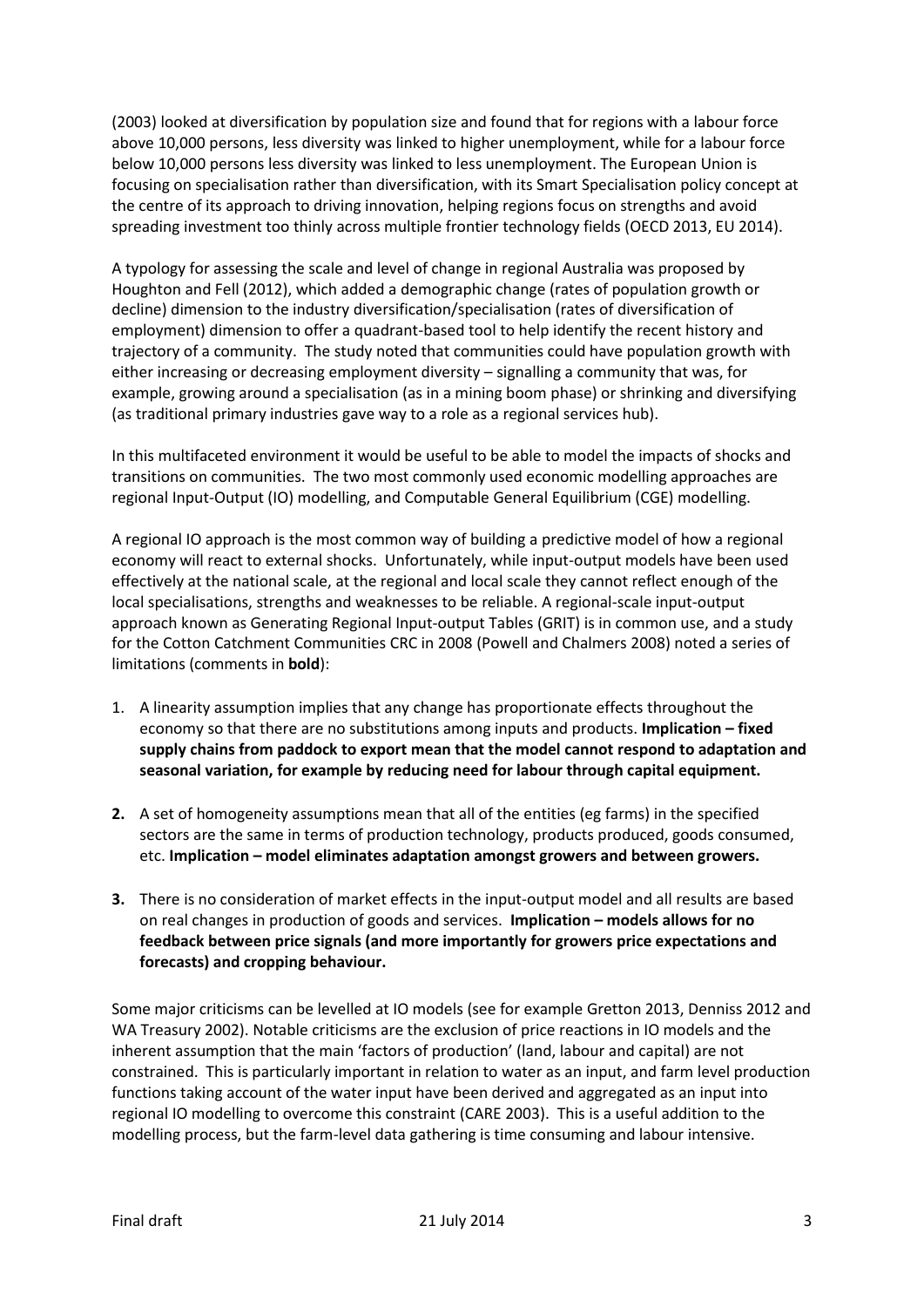CGE modelling starts with similar economic flows data to IO models but allows capital and labour to move and allows for demand and supply to respond to changes in prices. CGE modelling is designed to model the impacts of an external shock to an economy (a shock like a tax change or resource price change) to see what the economy looks like once the shock has been absorbed and the economy is again in equilibrium.

While superior to input-output modelling in being less prone to overstating impacts, weaknesses in model design and modelling methodologies bring other constraints. The inability of CGE modelling to take account of substitution between material and capital inputs to production (Gretton 2013) is a particular weakness when the models are applied to estimate changes in firm behaviour from external shocks like a new tax or a reduced water allocation. These types of shocks may well have a big impact on the material and capital inputs used by a firm, and excluding this adaptation from the analysis weakens the robustness of the results.

Elasticity assumptions are crucial in driving CGE modelling outputs. They are not computable *from* the model but are important inputs into it. This means that CGE models are weak when applied to regions rather than nations, as it adds considerable complexity to account for regional specialisations, like higher land or labour productivity, or different elasticities of supply amongst firms in a region compared with firms elsewhere.

Similarly, applying CGE modelling to a regional scale requires apportioning core variables such as industry value added and household consumption using whatever local 'bottom'up' data is available – Census employment and household composition data (Wittwer 2010). But in using these data to apportion national data to a region, any local specialisations are eliminated.

Finally, CGE modelling is all about equilibrium, comparing the state of the economy at one equilibrium (before a shock) and then another (after the shock). This means that CGE modelling has to take an economy-wide view of the shock, mapping both 'winners' and 'losers' at the new equilibrium point, but not mapping how either made the transition, or how the transition is actually effected, or where in an economy (below the national level) the impacts will be dispersed.

The alternative to scaling down a national economic model is to build up a local economic model of key supply chains. While this approach is likely to be weak in its ability to track the flow-on effects and links between *all* the different parts of the economy (the strength of IO and CGE modelling) it gives a much more accurate picture of the scale of activities along a local supply chain, and the responses to increased or decreased activity (a weakness of IO and CGE modelling).

### **Study Communities**

The supply chain elasticity approach set out here is based on one agricultural supply chain in each community. The approach is based on the collection of data from local growers, handlers and valueadders on their scale of operations (including employment), the factors that determine this, and the main upstream and downstream links in the supply chain. Supply chain elasticity modelling is then used as the basis for estimating the impact on local economies of changes in farm production. The estimated impacts are based on the historical experiences of businesses over the last decade, a period which in Australia covers both low-production drought years and some high production years.

The scenarios investigated here relate to water availability in two Murray Darling basin communities in Australia.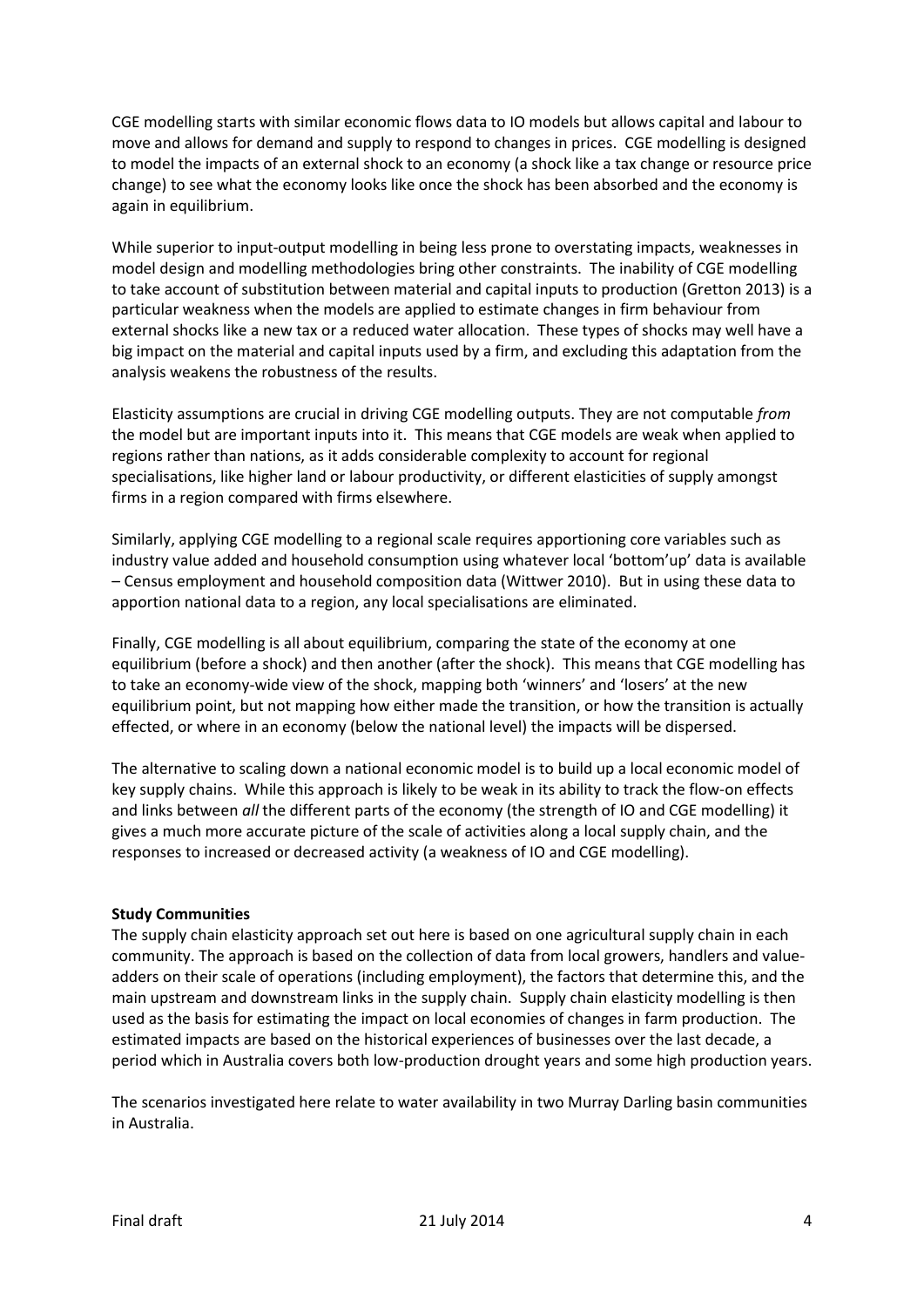St George is the principle township of the Balonne Shire, located in Queensland on the New South Wales border some 500 kilometres from the east coast of Australia. St George was founded in around 1850 as the district centre of what was then mainly a wheat-sheep area. The importance on wheat-sheep farming continued until the mid-twentieth century, when the community began a transition towards irrigation production, mainly cotton, following strong private and public investment in irrigation infrastructure in the Shire during the 1950's and 1960's. Cotton plantings and harvest values were highly variable during the decade to 2010.

Gunnedah is the main town in the Shire of Gunnedah in North West NSW. The Shire has a population of around 12,000 people and is part of the Namoi Catchment. Gunnedah was one of the first towns in the Namoi Valley and was established in the 1850s. The Liverpool Plains, of which Gunnedah is a part, are an extensive pastoral and cropping district. In addition to its productive agricultural industry, coal mining around the Gunnedah district began in the 1880s and has had a turbulent history of many boom and bust periods since then. Agriculture has remained the major industry around Gunnedah, with 80% of the Shire area devoted to farming. Gunnedah's primary exports are cotton, coal, beef, lamb and pork, cereal and oilseed grains.

In both communities, despite the difference in direct reliance on primary production, availability of water (especially water for irrigation) underpins future scenarios imagined by these communities. The perception is that additional water will bring boom times, and that water restrictions will cause significant economic and social hardship. But it is difficult for communities to assess the extent to which these scenarios will play out – ie just how much will the local economy boom in good seasons, and what is the scale of the economic impact of reduced agricultural activity?

## **Methodology**

In each community cotton is the most significant crop in terms of the Value of Agricultural Production (VAP) and so the analysis focused on the cotton supply chain. The methodology presented here has been designed to balance effort and cost with robustness of results. Effort and cost are minimised through selection for interview of businesses representing key stages in dominant local supply chains. Robustness is maximised by benchmarking the information obtained from these against aggregated economic activity data from other sources.

# **Figure 1: Gunnedah cotton supply chain**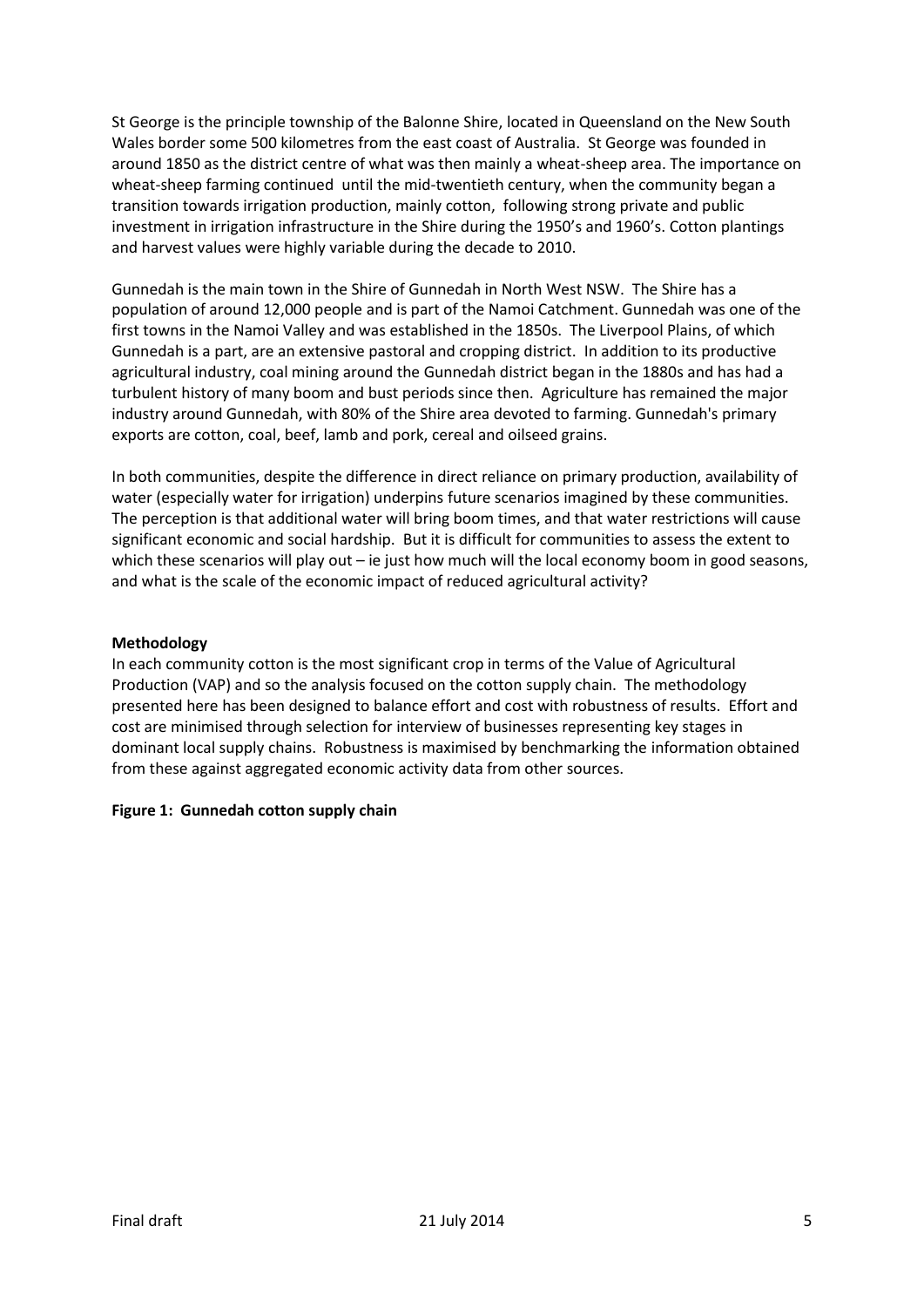

For each community, ten primary producers and ten downstream businesses were interviewed, with the focus of the interviews being how firm activity levels (including throughput, turnover and employment) varied with peaks and troughs in their business cycle. The downstream businesses included

- Contractors and freight
- Processor/packers
- Manufacturers
- Rural supplies/rural services businesses

The interviews (Attachment 1) were tailored for either farm on downstream businesses and covered scale of operations (production/throughput, staff, turnover), trends in these, importance of cotton to the business, importance of and sensitivity to water availability, and changes in technology and business practice through the drought.

Figure 1 gives an example of the scale of the supply chain in Gunnedah. The information gathered enables modelling of the elasticities of these supply chains (particularly turnover and employment) in response to peak and trough activity levels. The approach is similar to firm level panel data, but it less prescriptive and is more suited to smaller enterprises that don't have access to detailed historical internal performance and activity data. The approach is firmly grounded in the local circumstances of each study site, as the primary data relates specifically to the firms operating at those sites. Turnover and employment are the two key measures of a firm's direct impact on a local economy – how much of its material and service inputs it sources locally, and the scale of the wages and contracting payments to local workers.

The supply chain elasticity model puts boundaries on upper and lower activity levels and on employment and turnover levels based on external limits like water availability or commodity prices. The model is designed for predicting responses to changes in these external limits rather than predicting crop yields (the latter is a different science).

The flow along the supply chain in each area is based on assumptions that:

1. Area planted determines local spend and local employment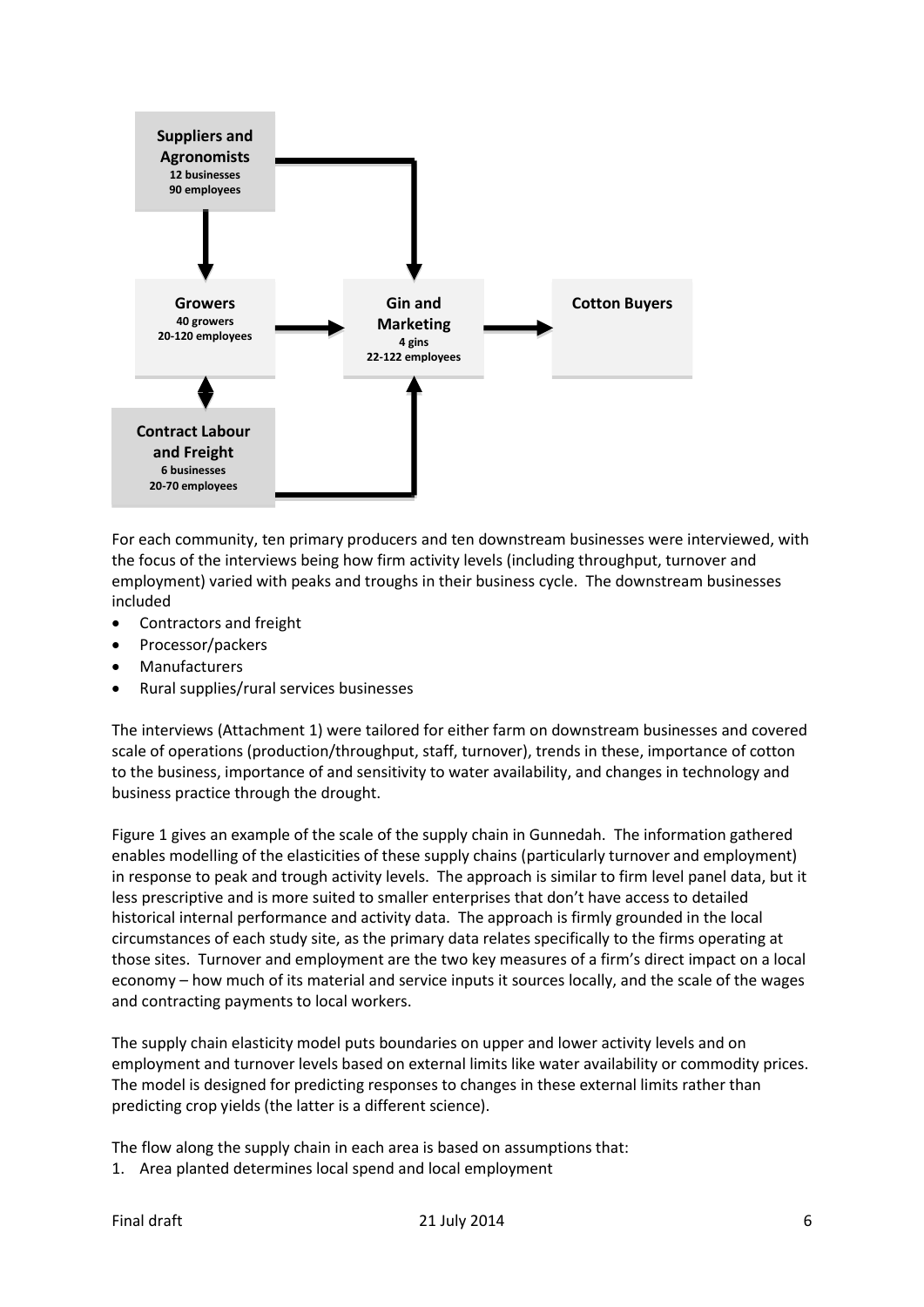- 2. Quantity of harvest determines ginning/processing activity levels and employment
- 3. Value of harvest determines debt repayment, capital investment and discretionary spending in the community
- 4. Harvest value is offset by water availability and cost influences on aggregate operating costs, and therefore profitability.

These links and feedbacks are shown in the Figure 2 below.

**Figure 2: Agricultural supply chain links, dependencies and feedbacks**



# *Modelling the flow-on effects through the local economy*

As Figure 2 indicates, there are at least three critical points along the supply chain that have major impacts on rural services and non-farming business operations, and these will need to be identified for any area being researched. For example:

- In the two cotton communities one of the most critical drivers is the grower planting decision (how much to plant) and the decision rules that drive it, as it is this decision that has the greatest immediate flow-on effect into the local economies.
- Most agricultural regions are seeing the gradual consolidation of processing and value-adding capacity into a smaller number of larger capacity facilities. With widely varying production levels it is clear that some value-adders and processors continuously review their viability. And while in the wider context the loss of such a facility will mean more business for a neighbouring region, the local flow-on effect from less employment could be important.
- The other major determinant of the impact of farming on a local economy is the nature and extent of the local 'farm business infrastructure' like rural supplies, contractors, aerial services, transport etc which determines local value-adding. Wide variations in planting/production levels have placed pressure on the long-term viability of some of these businesses. While growers would source their products/services from elsewhere if their local suppliers closed, the loss of local jobs in any of these fields would have further negative impact on the local economy.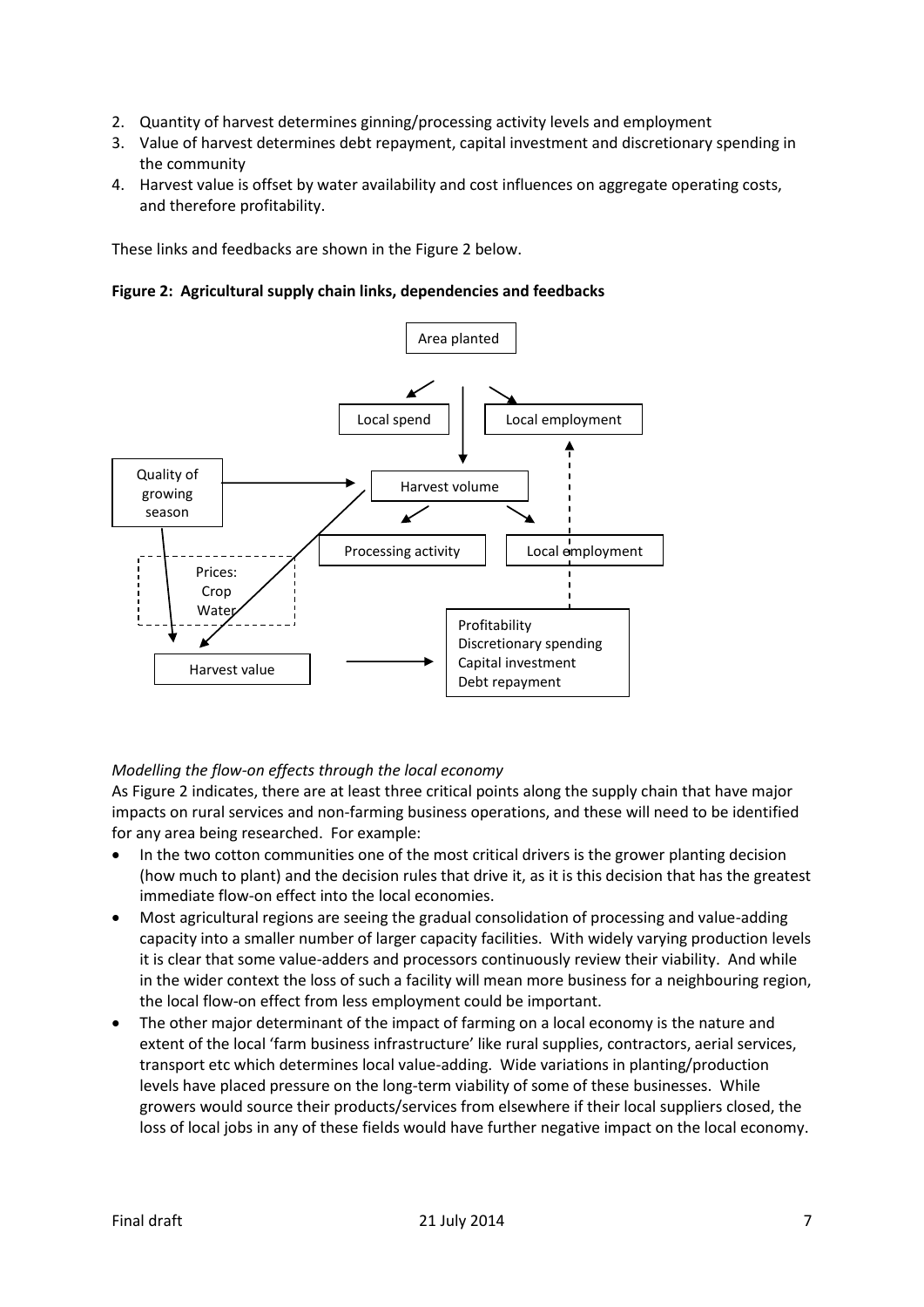The peaks and troughs data gathered from the businesses in the local supply chain(s) enables modelling of the impact of changes in activity levels on direct employment and flow-on employment and business activity. This local data was supplemented by data on trends in overall levels of planting and harvesting for the study communities from industry and ABS agricultural census publications.

Three scenarios were modelled:

- 'Best case' with historically high levels of planting, cropping or water availability
- A 'medium case' with intermediate levels of planting or activity
- 'Worst case' with historically low levels of planting, harvesting or water availability.

Activity ratios from historical performance data drive the high, medium and low scenarios:

- Planting area (best case, typical case and worst case)
- Local spend per hectare (best, typical, worst) and total spend
- Harvest volume (best, typical, worst),
- Employment (full time and casual, best, typical, worst)
- Profitability per ha (best, typical, worst)

### **Results**

The results are presented in the following two tables. The value in the modelling, and the contribution it makes to understanding community wealth and wealth being, lies in the ability to estimate the flow-on impact on local spending and supply chain employment across the three scenarios (best case, typical case and worst case).

In the example shown in the two tables, the modelling showed that for the two cotton communities on-farm employment is likely to vary by a factor of 4 between the worst case and best case scenarios. Flow-on employment would vary in range of 2-fold to 5-fold.

|                    | Hectares planted |        | Est farm emplt<br>(no. of people) |       | Est Post harvest<br>business<br>employment<br>(no. of people) |       | <b>Est Rural services</b><br>employment<br>(no. of people) |       |
|--------------------|------------------|--------|-----------------------------------|-------|---------------------------------------------------------------|-------|------------------------------------------------------------|-------|
|                    | St               | Upper  | St                                | Upper | St                                                            | Upper | St                                                         | Upper |
|                    | George           | Namoi  | George                            | Namoi | George                                                        | Namoi | George                                                     | Namoi |
| High planting      | 26,000           | 30,000 | 141                               | 162   | 113                                                           | 138   | 192                                                        | 333   |
| Medium<br>planting | 14,000           | 12,000 | 76                                | 65    | 90                                                            | 110   | 117                                                        | 226   |
| Low planting       | 4.000            | 6,000  | 28                                | 42    | 68                                                            | 83    | 42                                                         | 118   |

### **Scenario modelling table 1**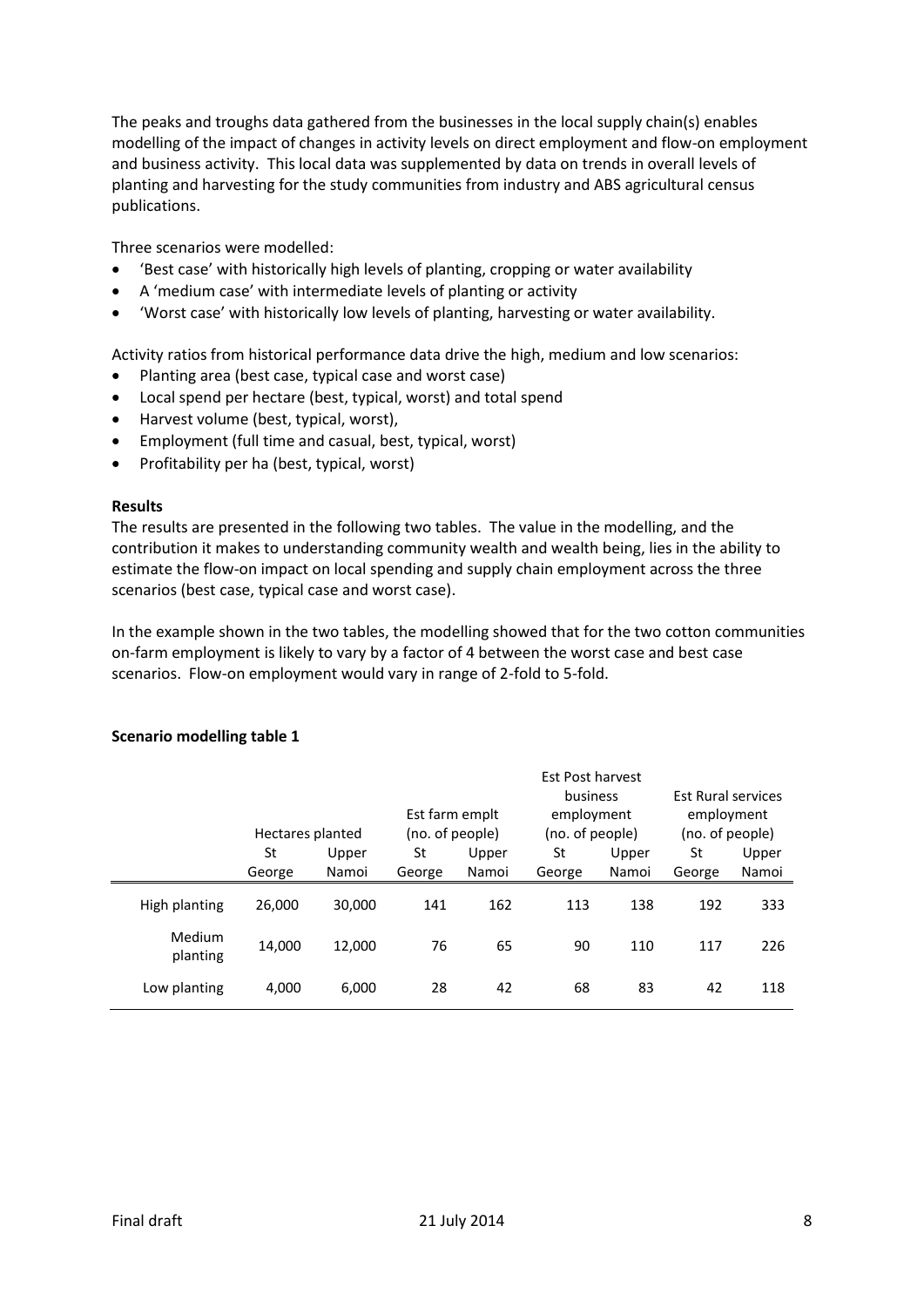## **Scenario modelling table 2**

|                 | Est of local expenses (excl<br>water) |                | Est costs<br>per ha |                | Est profitability<br>per ha |                | Est discretionary spend |                |
|-----------------|---------------------------------------|----------------|---------------------|----------------|-----------------------------|----------------|-------------------------|----------------|
|                 | St George                             | Upper<br>Namoi | St<br>George        | Upper<br>Namoi | St<br>George                | Upper<br>Namoi | St George               | Upper<br>Namoi |
| High planting   | \$65,000,000                          | \$75,000,000   | \$3,620             | \$3,620        | \$1,400                     | \$1,400        | \$36,400,000            | \$42,000,000   |
| Medium planting | \$35,000,000                          | \$30,000,000   | \$3,620             | \$3,620        | \$1,100                     | \$1,100        | \$15,400,000            | \$13,200,000   |
| Low planting    | \$12,000,000                          | \$18,000,000   | \$4,550             | \$4,550        | \$700                       | \$700          | \$2,800,000             | \$4,200,000    |

For St George, it is likely that the total on-farm and immediate flow-on employment would vary by a very significant 307 employees between the best scenario (445 people) and the worst (138 people). These projections take account of the changed employment response for the best, typical and worst scenarios, and amounts to some 14% of the Balonne Shire workforce in 2006. For Gunnedah, the variance would be 390, between the best scenario (633 people) and the worst scenario (243 people). This is a smaller proportion (8%) of the larger Gunnedah workforce. The higher water and labour costs anticipated from the worst case have also been factored in, leading to 10 to 12-fold differences in the amount of discretionary spend from growers into the community.

These results help the community understand the scale of impact on the local economy, and give boundaries on scale of adaptation necessary should any regulatory or structural change dictate which scenario is more likely – in addition to climatic variations. Interpretation of the results and integration with the other aspects covered in this book are covered in the next section of this chapter.

### **Conclusion**

It is evident from this analysis that in modelling local economic activity in these two study areas, the main players in the supply chains are experienced in handling variability in agricultural activity levels, and that there is not a simple, linear relationship between planting, harvest and local flow-on spending. In particular, it is not accurate to predict flow-on spending by growers, or employment levels on farms or processing businesses, as a fixed proportion of areas under crop across a wide range of cropping areas. There is a tipping point for grower and business adaptation between 25% and 50% reductions in water availability, with practices for both groups changing significantly across this boundary.

It is important to understand the nature of these tipping points and improve understanding of the impacts of changes on agricultural production, so that communities have access to more robust and more intuitively believable modelling. Earlier simplifications which base modelling on fixed relationships like "employment per megalitre of water used" have had little traction in communities. The interviews, local histories and modelling done for this project have shown that there is not a simple relationship between inputs such as water and labour, and that to base further research on such an erroneous assertion is to invite community criticism.

While some level of variation is expected as 'the norm', the scale of the downstream consequences is significant. The best/worst scenarios showed an 8% impact on total employment in Gunnedah and 14% in St George. The modelling also showed that a 5-fold increase in area planted (or of water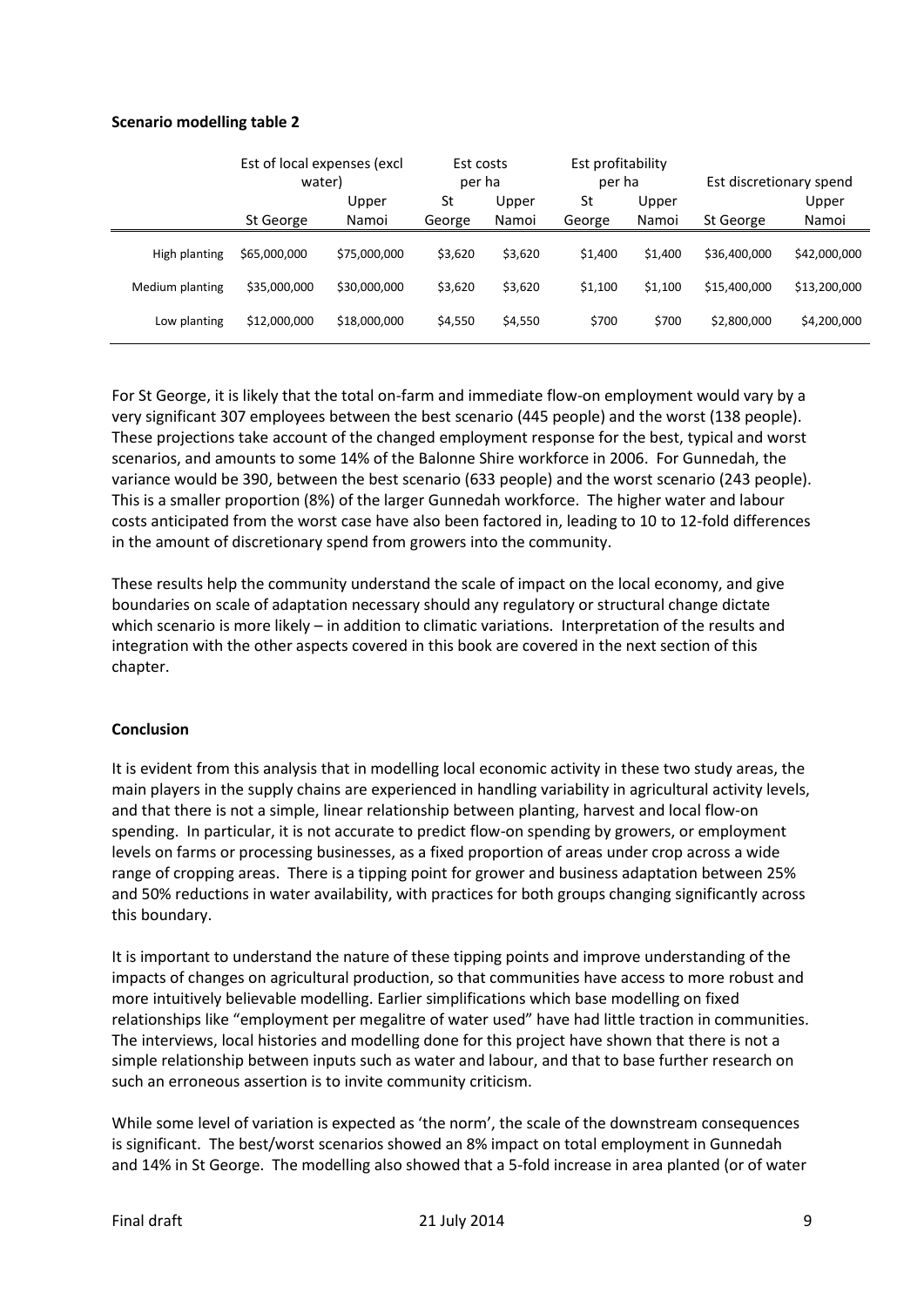available) could lead to a 10 to 12-fold increase in discretionary spending in these regional economies – a very significant 'topping up of the economic tank'.

In assessing different scenarios for these communities, the modelling helps understand the total contribution to the local economies of the supply chains that have been analysed. The worst case in St George would mean that to stave off significant numbers of workers and their families leaving the district due to ongoing low levels of water availability for irrigation, the community would need to find 135 jobs in other businesses and industries. On the upside, good seasons and high levels of water availability will provide a foundation for 163 more jobs and a doubling of spending in the local economy

When the modelling is applied to more than one supply chain, it can be used to compare the net impact on local employment and spending of changes in each. So, for example, when adaptability in tourism businesses is included, expansion or contraction in visitor numbers or visitor spend can be modelled to estimate the impact on local employment and local spending, in the same way the changes in farm scale activity have been modelled in the examples above. The impacts of a 'farming led' or 'tourism led' future can then be compared, with the contributions from each supply chain better understood.

The approach described here is built around local intelligence on the flows within the local communities and economies, and how these have adapted to external changes over the last decade or so. The approach generates believable scenarios for local futures, and enables communities to weigh up the impacts on their future of each megatrend that will be exerting influence over their local farm and non-farm businesses. To these ends, this approach makes new tools available for community leaders and policy makers to utilise when considering the possible impacts of policy strategy at the local level. Given that these insights can now be generated, space will need to be created for such analyses within the policy development process. Most specifically, it is now possible to properly demonstrate the economic and social impacts of policy strategy at the local level. As many of these changes originate outside of existing communities, these tools and the information they provide, will place new responsibilities on centralised policy makers because any dis-welfares arising from policy can be documented, raising the question of the extent to which policy makers are responsible for the social and economic costs borne by the few for the benefit of the many.

### **References**

Beer, A. and Clower, T. *(*2009), Specialisation and Growth: Evidence from Australia's Regional Cities, *Urban Studies*, Vol.46, No.2, pp369-389

Boschma, R. and Martin, R. (eds. 2010), The Handbook of Evolutionary Economic Geography. Edward Elgar Publishing Ltd., UK

Centre for Agricultural and Regional Economics (CARE), (2003), *A Socio-Economic Analysis of the Impact of the Reduction in Groundwater Allocations in the Namoi Valley*, Armidale

Cleary, J. and Carson, D. (2014), Project engagement, in *Community Adaptability Tool: Securing the wealth and wellbeing of rural communities*, Rural Industries Research and Development Corporation Publication No. 14/041, Canberra

Deloitte Access (2014) *Positioning for prosperity? Catching the next wave*, Canberra 2014

Denniss, R (2012), *The use and abuse of economic modelling in Australia* **,** Technical Brief No. 12 The Australia Institute, Canberra.

Eversole, R. and Martin, J. (2006), Jobs in the Bush: Global Industries and Inclusive Rural Development, *Social Policy & Administration*, Vol.40, No.6, pp692-704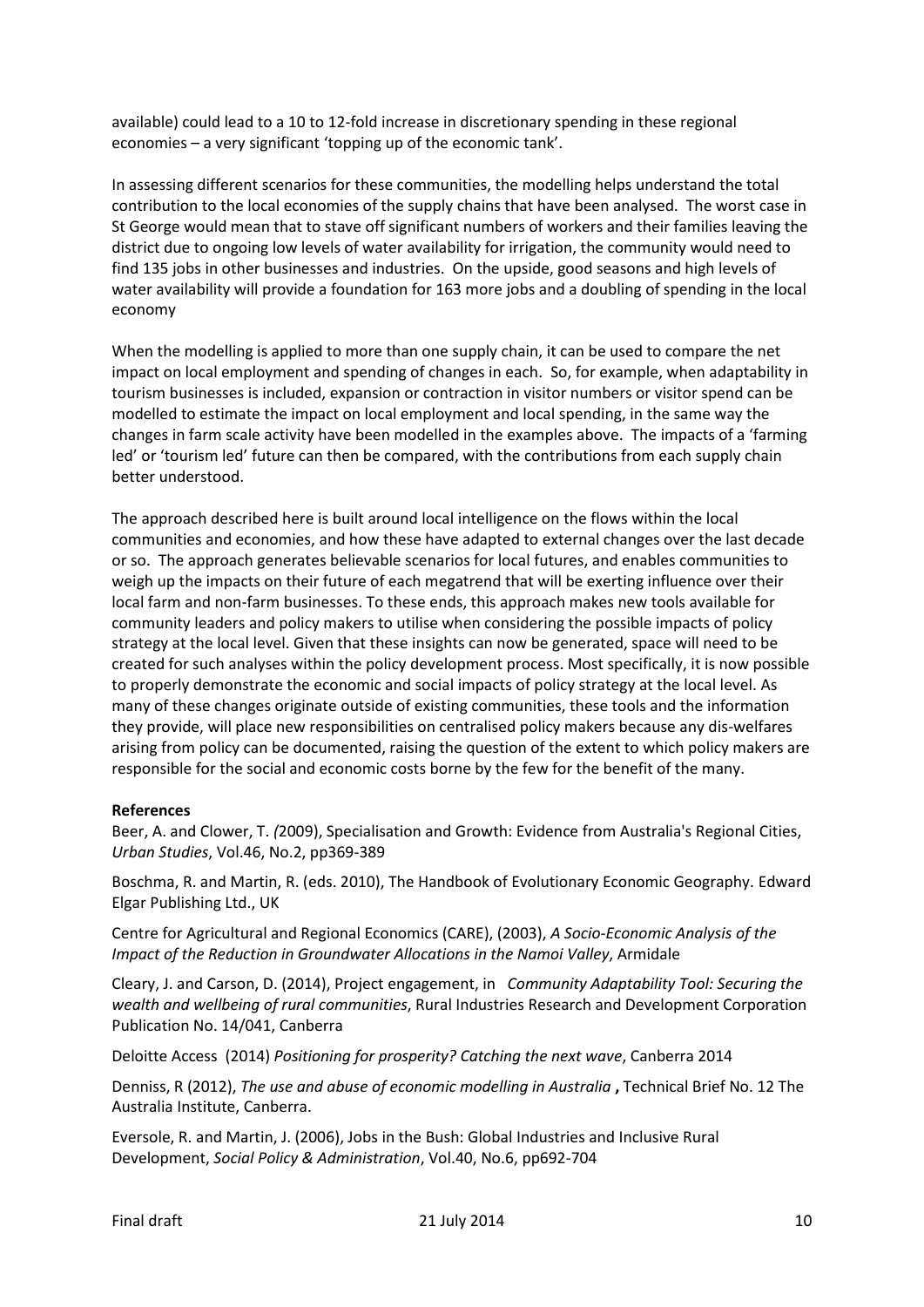European Union (2014), *Smart specialisation* [http://ec.europa.eu/research/regions/index\\_en.cfm?pg=smart\\_specialisation](http://ec.europa.eu/research/regions/index_en.cfm?pg=smart_specialisation)

Flora CB. and Flora JL. (1993), Entrepreneurial social infrastructure: A necessary ingredient, *Annals of the American Academy of Political and Social Science*, Vol. 529, pp. 48-58

Gretton, P, (2013), *On input-output tables: uses and abuses*, Productivity Commission Staff Research Note, Canberra

Hogan, A. and Lockie, S. (2013), The coupling of rural communities with their economic base: agriculture, localism and the discourse of self-sufficiency, *Policy Studies*, Vol.34 No.4, pp441-454

Hogan A, Cleary J, Lockie S, Young M, Daniell K, Hickman M. (2012), *Localism and the socio-economic viability of rural and regional Australia*, Scoping a vision for the future of rural and regional Australia. Collection of Papers presented at the Sustaining Rural Communities Conference, Narrabri April 18-19

Hogan, A.; Young, M. (Eds) (2015) The making of rural and regional Australia. Routledge, London

Houghton, K. and Fell, T. (2012), *Characteristics of economic sustainability in regional Australia*, Visioning Australia's Future, Discussion Paper, HC Coombs Policy Forum

Kenyon, P. (2006) *Rural revitalisation and the need to create sustainable, healthy and resilient communities,* downloaded from [www.bankofideas.com.au](http://www.bankofideas.com.au/) July 2009

OECD (2013), *Innovation-driven Growth in Regions: The Role of Smart Specialisation*, Paris

OECD (2006), *The New Rural Paradigm: Policies and Governance*, Paris

Powell, R., and Chalmers, L., (2008), *The Socio-Economic Impact of Cotton on Cotton Catchment Communities in NSW and QLD,* Centre for Agricultural and Regional Economics, Armidale

Sorensen, T., Marshall, N., Dollery, B. (2007), Changing Governance of Australian Regional Development: Systems and Effectiveness, *Space and Polity*, Vol.11, No.3, pp297-315

Stimson, RJ. (2011), Australia's Changing Economic Geography Revisited, *Australasian Journal of Regional Studies*, Vol.17, No.1

Tonts, M., Argent, N., Plummer, P. (2012), Evolutionary Perspectives on Rural Australia, *Geographical Research*, Vol.50, No.3, pp291-303

Trendle, B. (2006), Regional economic instability: the role of industrial diversification and spatial spillovers, *The Annals of Regional Science*, Vol.40, No.4, pp767-778

Trendle, B. and Shorney, G. (2003), The effect of industrial diversification on regional economic performance, *Australasian Journal of Regional Studies*, Vol.9, No.3, pp355-369

Western Australia Treasury (2002), *The Use and Abuse of Input-Output Multipliers*, Economic Research Articles, Perth

Woodhouse, A. (2006), Social capital and economic development in regional Australia: A case study, *Journal of Rural Studies*, Vol.22, No.1, pp83-94

Wittwer, G. and Horridge, M. (2010,) Bringing Regional Detail to a CGE Model using Census Data, *Spatial Economic Analysis*, 5:2, 229-255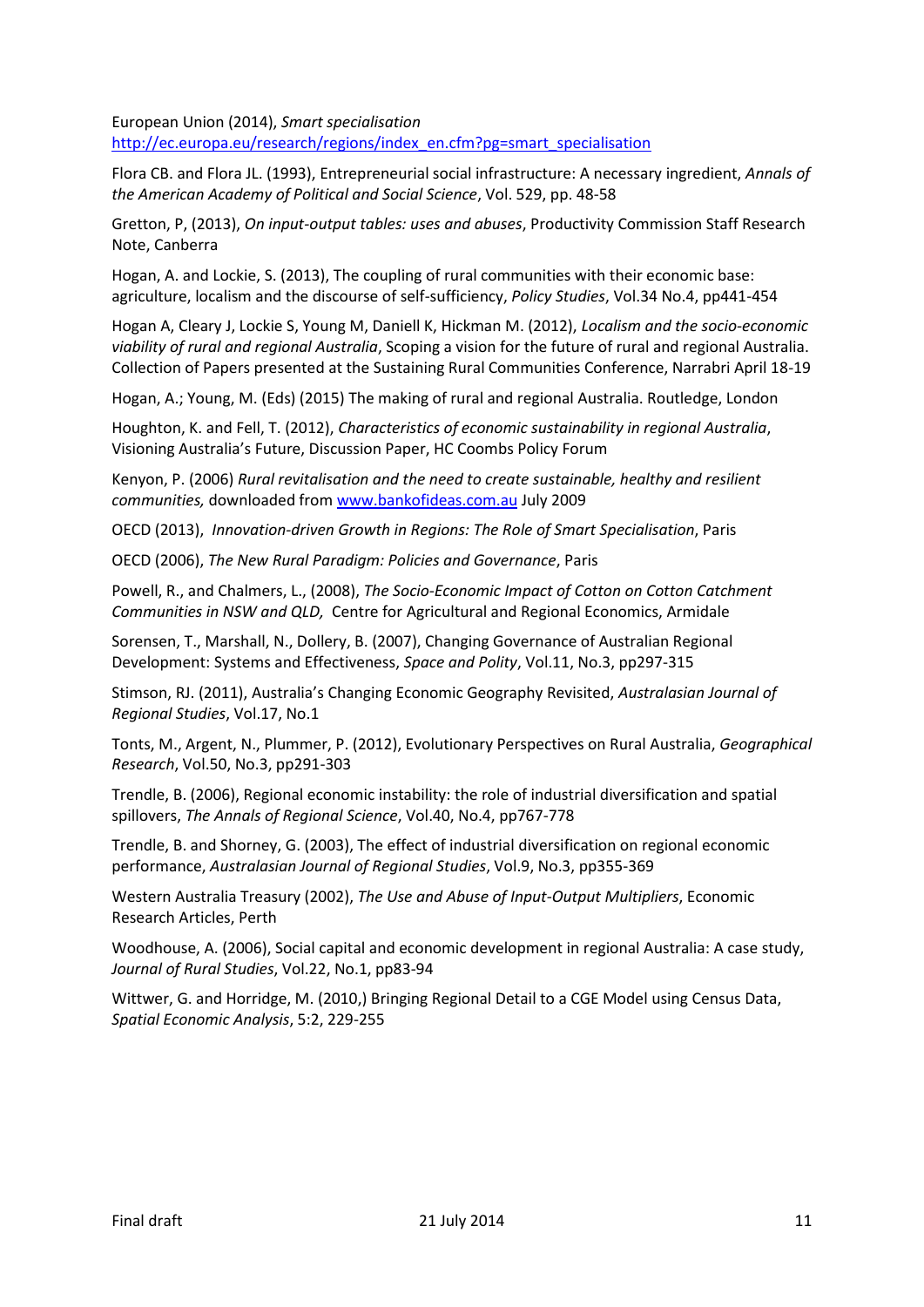**Attachment Supply chain business interview template (grower)**

| А. | <b>ABOUT YOUR BUSINESS</b>                                                                                                                                                                                                                |
|----|-------------------------------------------------------------------------------------------------------------------------------------------------------------------------------------------------------------------------------------------|
| 1. | What is your position in the business? (please circle one)                                                                                                                                                                                |
|    | Single Owner/Manager<br>Co-Owner/Partner<br>Employee<br>Other                                                                                                                                                                             |
|    | 2. How long have you been farming in the area? (please $\boxtimes$ tick one)<br>Less than 1 year<br>$c\Box$ 5 to less than 15 years<br>$e\Box$ 25 or more years<br>a□<br>1 to less than 5 years<br>$d\Box$ 15 to less than 25 years<br>bП |
|    | What area of this is irrigated?ha<br>How much water did you use in the 2010/2011 season?                                                                                                                                                  |
|    | 4. Where appropriate, for the last season, please indicate the total area farmed, yield per<br>hectare and price received per tonne for the below:                                                                                        |
|    | Cotton                                                                                                                                                                                                                                    |
|    | Total area farmed?ha                                                                                                                                                                                                                      |
|    |                                                                                                                                                                                                                                           |
|    | Average yield of cotton per MI? t                                                                                                                                                                                                         |
|    |                                                                                                                                                                                                                                           |
|    | <b>Other Crops</b>                                                                                                                                                                                                                        |
|    | How much land did you have under other crops this season?ha                                                                                                                                                                               |
|    |                                                                                                                                                                                                                                           |
|    | <b>Other Activities</b>                                                                                                                                                                                                                   |
|    | Did you carry out any other land-uses on your farm this season?                                                                                                                                                                           |
| 5. | What water entitlements do you currently control as part of your farm business, and what                                                                                                                                                  |

**is the volume attached to each?**

| High Security permanent entitlement within an irrigation district    | ML |
|----------------------------------------------------------------------|----|
| Low Security permanent entitlement within an irrigation district     | ML |
| General Security permanent entitlement within an irrigation district | ML |
| High Security license as a private diverter                          | ML |
| Low Security license as a private diverter                           | ML |
| General Security license as a private diverter                       | ML |
| Groundwater permanent entitlement                                    | ML |
| Other licence type (e.g. drainage diversion license)                 | ML |

**6. How many people, including yourself, other owners, family members, other operators, etc, work on your farm? (please write number of workers)**

| Full time | Casual            | Others     |
|-----------|-------------------|------------|
| Part time | Contractors (FTE) | Don't know |

**7. Is labour availability an issue for your farm? If so, why?**

 **.............................................................................................................................**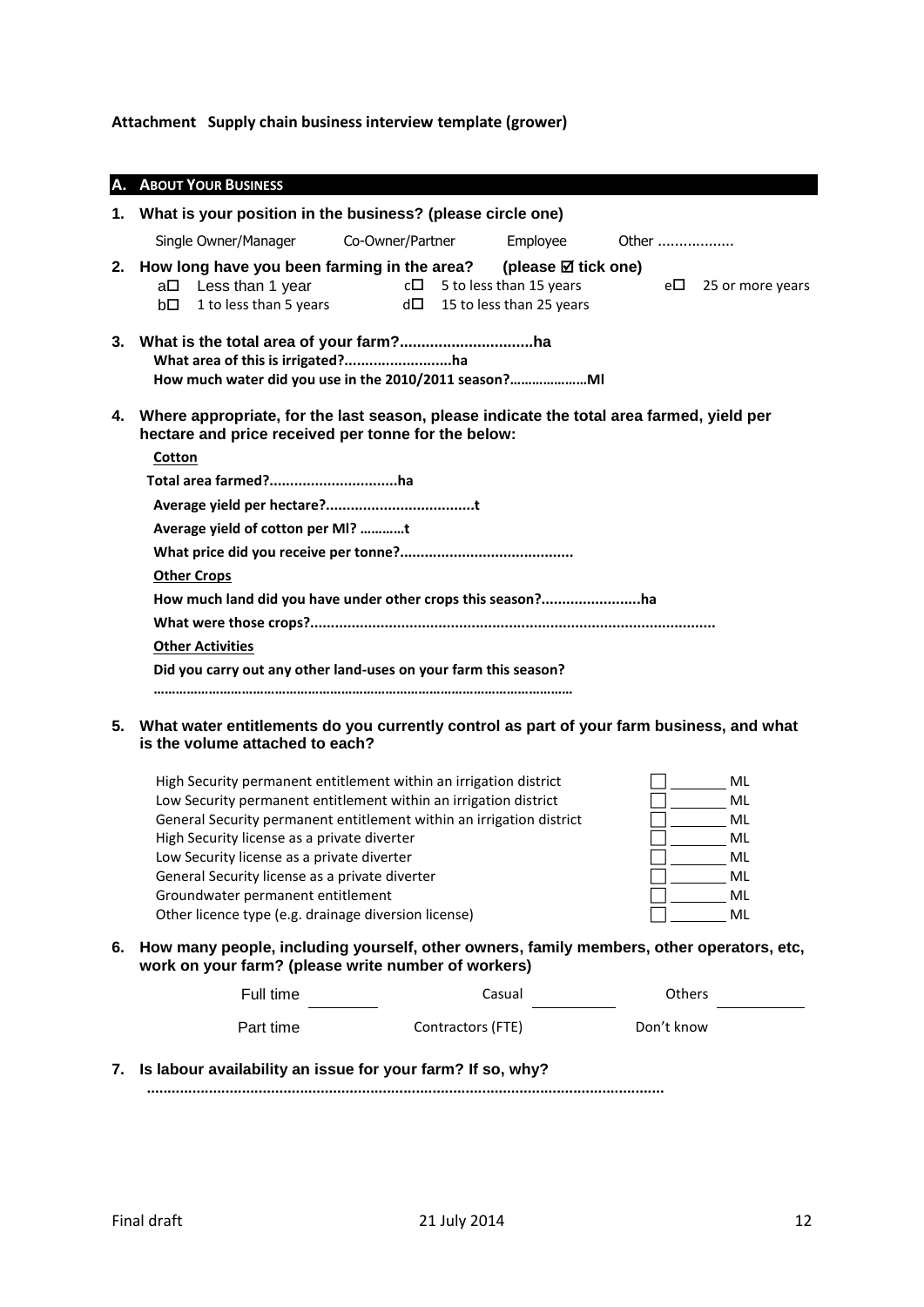- **8. Please provide an estimate of your best farm operating surplus in the last 5 years (please tick one)** 
	- b□ \$50,000 \$99,999 e□ \$250,000-\$499,999 h□ Over \$1 million
	- $a \Box$  Less than \$50,000  $a \Box$  \$150,000-\$249,999  $g \Box$  \$750,000-\$999,999  $c \Box$  \$100,000-\$149,999  $f \Box$  \$500,000-\$749,000 NS Not sure Not provided
		-
		-

**9. Do you have any sources of off-farm income?**

 **.............................................................................................................................**

**10. Who are your main contractors, suppliers and customers for your cotton business?**

**.............................................................................................................................**

**11. What were your yields of cotton and price received per tonne in each of the last five years?**

| 2040<br>1 U | 2009 | 2008 | 2007 | 2006 |
|-------------|------|------|------|------|
|             |      |      |      |      |

### **B. MANAGING CHANGE**

**12. We are interested in the changes you have made to your farm operation during the last five years, and your plans for the next five years. Have you done (or are you planning to do) any of the following:**

|                                                            | Last 5 years  |     | Next 5 years |               |     |            |
|------------------------------------------------------------|---------------|-----|--------------|---------------|-----|------------|
|                                                            | $\frac{1}{2}$ | Yes | Considered   | $\frac{1}{2}$ | Yes | Considered |
| Increased your irrigated area                              |               |     |              |               |     |            |
| Decreased your irrigated area<br>Changed your irrigated    |               |     |              |               |     |            |
| production (e.g. the mix of<br>crops, varieties grown etc) |               |     |              |               |     |            |
| Purchased any farm land                                    |               |     |              |               |     |            |
| Sold any farm land<br>Improved the efficiency of your      |               |     |              |               |     |            |
| irrigation infrastructure                                  |               |     |              |               |     |            |

- **13. How did you change your business practices or business structure to manage the recent drought period? (e.g. decreased staff, increased non-irrigated production, more off-farm income etc.)**
	- **.............................................................................................................................**
- **14. Which has the biggest impact on your farm bottom-line: cotton price or cotton production? How do you manage fluctuating prices and production in your farm business?**
- **............................................................................................................................. 15. Are you planning for reduced water availability over the next 5 years? Yes / No**

### **16. How would you rate your ability to adapt to future reduced water availability?**

| No more room to<br>move | Only risky or<br>costly options left | A few options left,<br>but less significant<br>outcomes | Will continue recent<br>adaptations | Many other options<br>available |
|-------------------------|--------------------------------------|---------------------------------------------------------|-------------------------------------|---------------------------------|